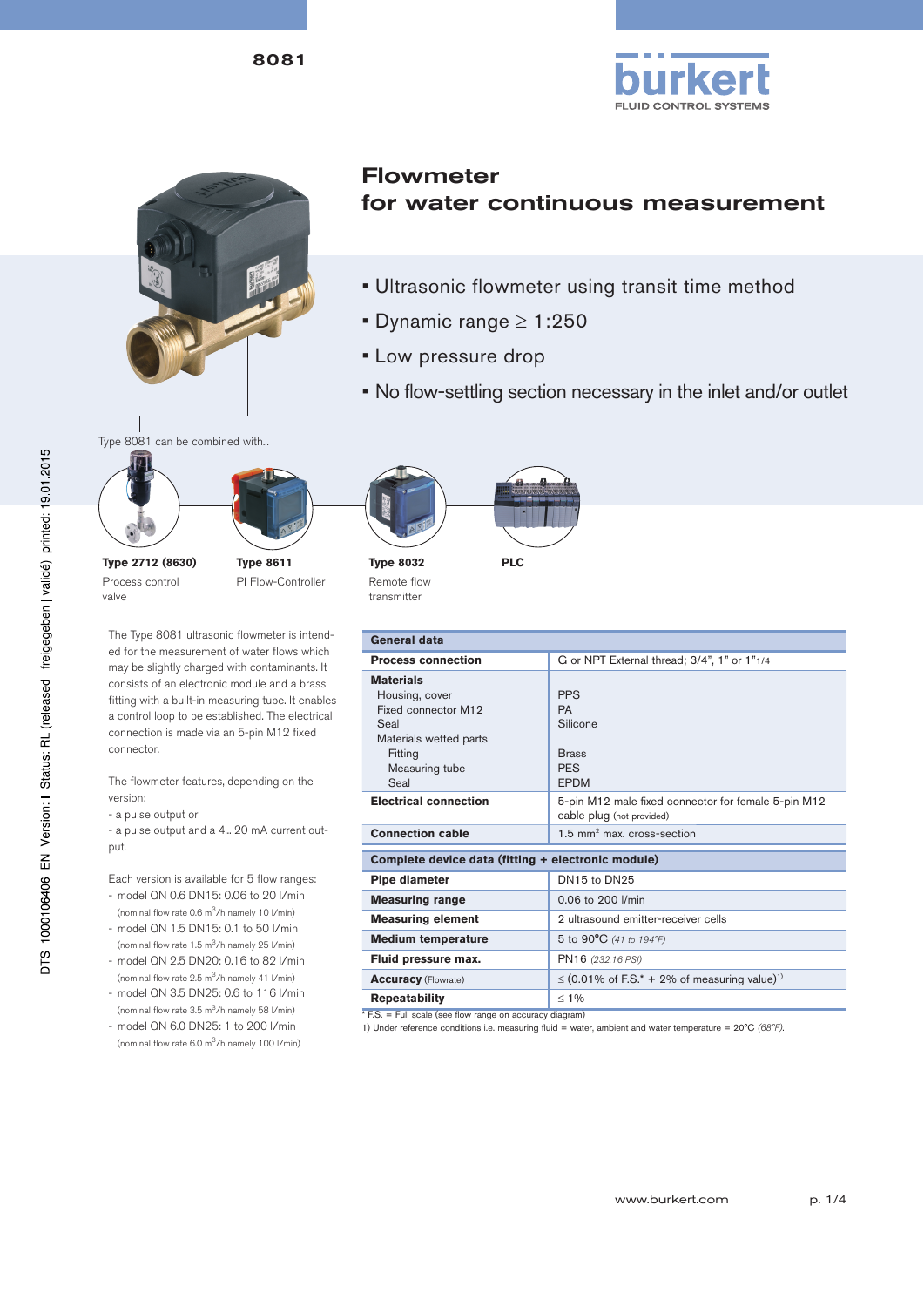| . |  |
|---|--|
|   |  |

| <b>Electrical data</b>                                                                                        |                                                                                                                                                                                                                                                                                                                                                                                                                                                        |  |  |
|---------------------------------------------------------------------------------------------------------------|--------------------------------------------------------------------------------------------------------------------------------------------------------------------------------------------------------------------------------------------------------------------------------------------------------------------------------------------------------------------------------------------------------------------------------------------------------|--|--|
| Power supply (V+)                                                                                             | 12 - 36 V DC                                                                                                                                                                                                                                                                                                                                                                                                                                           |  |  |
| <b>Current consumption</b>                                                                                    | Own consumption: $<$ 4 mA<br>Consumption with load: $<$ 1 A                                                                                                                                                                                                                                                                                                                                                                                            |  |  |
| <b>Reversed polarity of DC</b>                                                                                | Protected                                                                                                                                                                                                                                                                                                                                                                                                                                              |  |  |
| Voltage peak                                                                                                  | Protected                                                                                                                                                                                                                                                                                                                                                                                                                                              |  |  |
| <b>Short circuit</b>                                                                                          | Protected for transistor output                                                                                                                                                                                                                                                                                                                                                                                                                        |  |  |
| Output<br>Pulse (transistor)<br>version without current output<br>version with current output<br>Current      | NPN (as default setting) or PNP (on request), open collector,<br>700 mA max., 5 mA min., NPN output: 0.2 - 36 V DC<br>PNP (as default setting) or NPN (on request), open collector,<br>700 mA max., 5 mA min., PNP output: supply voltage (V+)<br>4 20 mA (sourcing mode and PNP transistor as default setting,<br>sinking mode and NPN transistor on request)<br>loop resistance max.: 1100 $\Omega$ at 36 V DC<br>610 Ω at 24 V DC; 100 Ω at 12 V DC |  |  |
| <b>Scaling</b> Pulse (Transistor)<br>Current                                                                  | K-factor: 500 Pulse/Litre (version QN 0.6 and 1.5)<br>200 Pulse/Litre (version QN 2.5 - 3.5)<br>100 Pulse/Litre (version QN 6.0)<br>4 mA correspond to 0 I/min (by default) or to Tmin of tem-<br>perature range (on request)<br>20 mA correspond to Qmax. of flow range (by default) or to<br>Tmax. of temperature range (on request)                                                                                                                 |  |  |
| <b>Environment</b>                                                                                            |                                                                                                                                                                                                                                                                                                                                                                                                                                                        |  |  |
| <b>Ambient temperature</b>                                                                                    | 5 to $+55^{\circ}$ C (41 to 131°F) (operating and storage)                                                                                                                                                                                                                                                                                                                                                                                             |  |  |
| <b>Relative humidity</b>                                                                                      | $\leq$ 80%, without condensation                                                                                                                                                                                                                                                                                                                                                                                                                       |  |  |
| <b>Standards, directives and approvals</b>                                                                    |                                                                                                                                                                                                                                                                                                                                                                                                                                                        |  |  |
| <b>Protection class</b>                                                                                       | IP65 with M12 cable plug plugged-in and tightened                                                                                                                                                                                                                                                                                                                                                                                                      |  |  |
| <b>Standards, directives</b><br><b>EMC</b><br>Pressure<br>Vibration<br>Shock<br><b>Approval / Certificate</b> | EN 61000-6-3, EN 61000-6-2<br>Complying with article 3 of §3 from 97/23/CE directive.*<br>EN 60068-2-6<br>EN 60068-2-27<br>2.2 Certificate:                                                                                                                                                                                                                                                                                                            |  |  |
| on request                                                                                                    | Calibration Certificate                                                                                                                                                                                                                                                                                                                                                                                                                                |  |  |

\* For the 97/23/CE pressure directive, the device can only be used under following conditions (depend on max. pressure, pipe diameter and fluid).

| <b>Type of fluid</b>  | Conditions            |  |
|-----------------------|-----------------------|--|
| Fluid group 1, §1.3.a | Forbidden             |  |
| Fluid group 2, §1.3.a | Allowed (PN*DN ≤1000) |  |
| Fluid group 1, §1.3.b | Forbidden             |  |
| Fluid group 2, §1.3.b | Allowed               |  |



## Accuracy diagram Design and principle of operation

The 8081 Ultrasonic flowmeter is based on the transit time method. The sound transit time from emitter 1 to receiver 2 will be measured and compared with the transit time from emitter 2 to receiver 1. The difference in transit time is direct proportional to flow speed of the fluid.

The electronic module delivers a pulse signal proportional to the volume or an industry-standard 4... 20 mA signal, proportional to the flow rate or to the temperature.

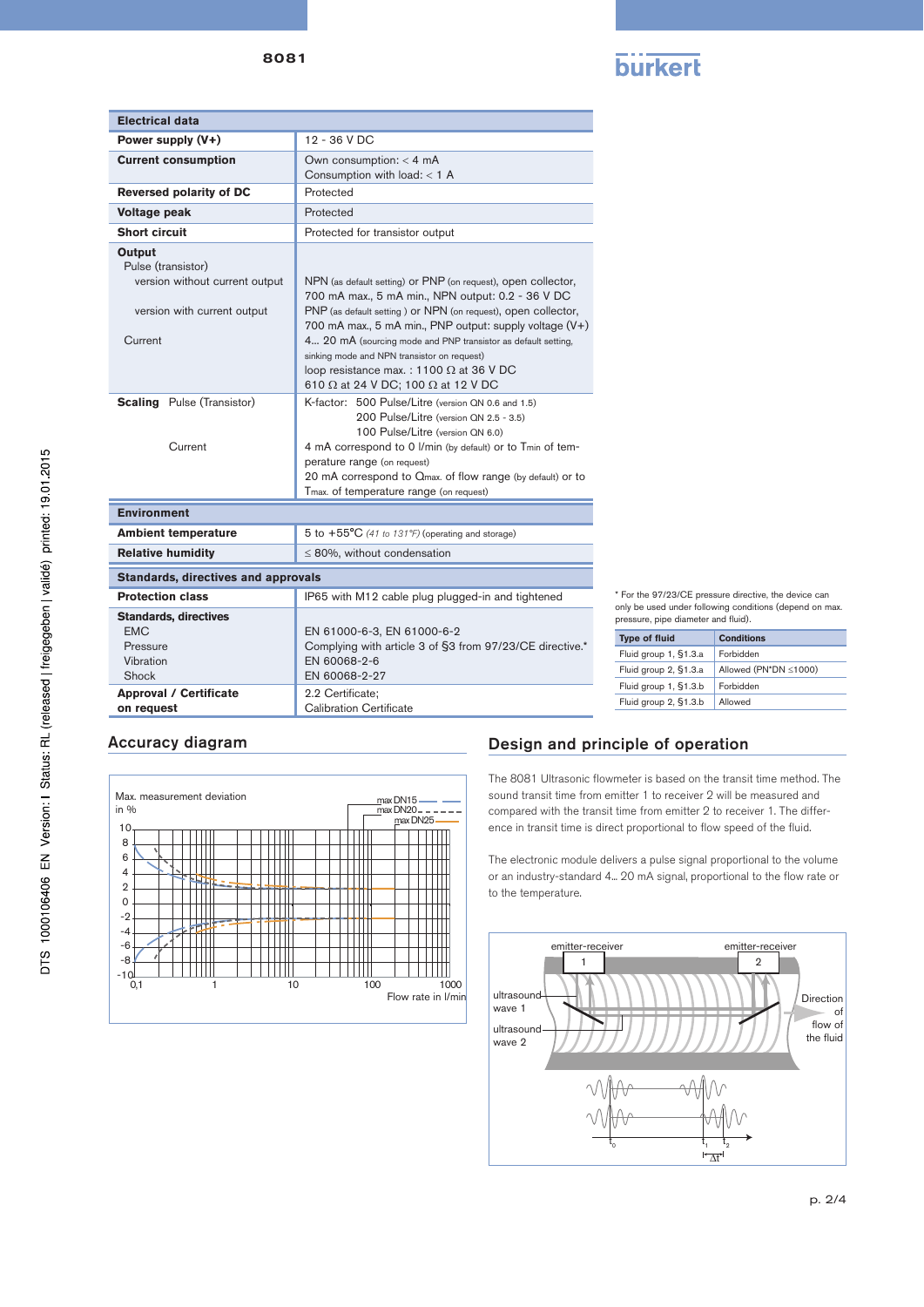

#### Installation

The 8081 ultrasound flowmeter can be fitted onto a horizontal or vertical pipe.

When horizontally mounted, the max. fluid temperature is 90°C. But the max. fluid temperature must be reduced to 80°C when the electronic (black enclosure) is turn upwards. When vertically mounted the max. fluid temperature is also 80°C.





The correct direction of fluid flow in the pipe is indicated with an arrow, engraved on the underside of the fitting.

Minimum upstream and downstream distances are not necessary.

The 8081 works correctly when the pipe is full and free of any air bubbles near the flowmeter. In presence of bubbles in the pipe, the left installation no.1 should be avoid.



If the absence of any air bubbles cannot be guaranteed, the device should be fitted on a horizontal pipe, with the electronic enclosure facing down. This way, the bubbles will not interfere with the circulation of ultrasound



It is equally advisable to



after the flowmeter, in order to facilitate the assembly and disassembly of the latter.

### Dimensions [mm]